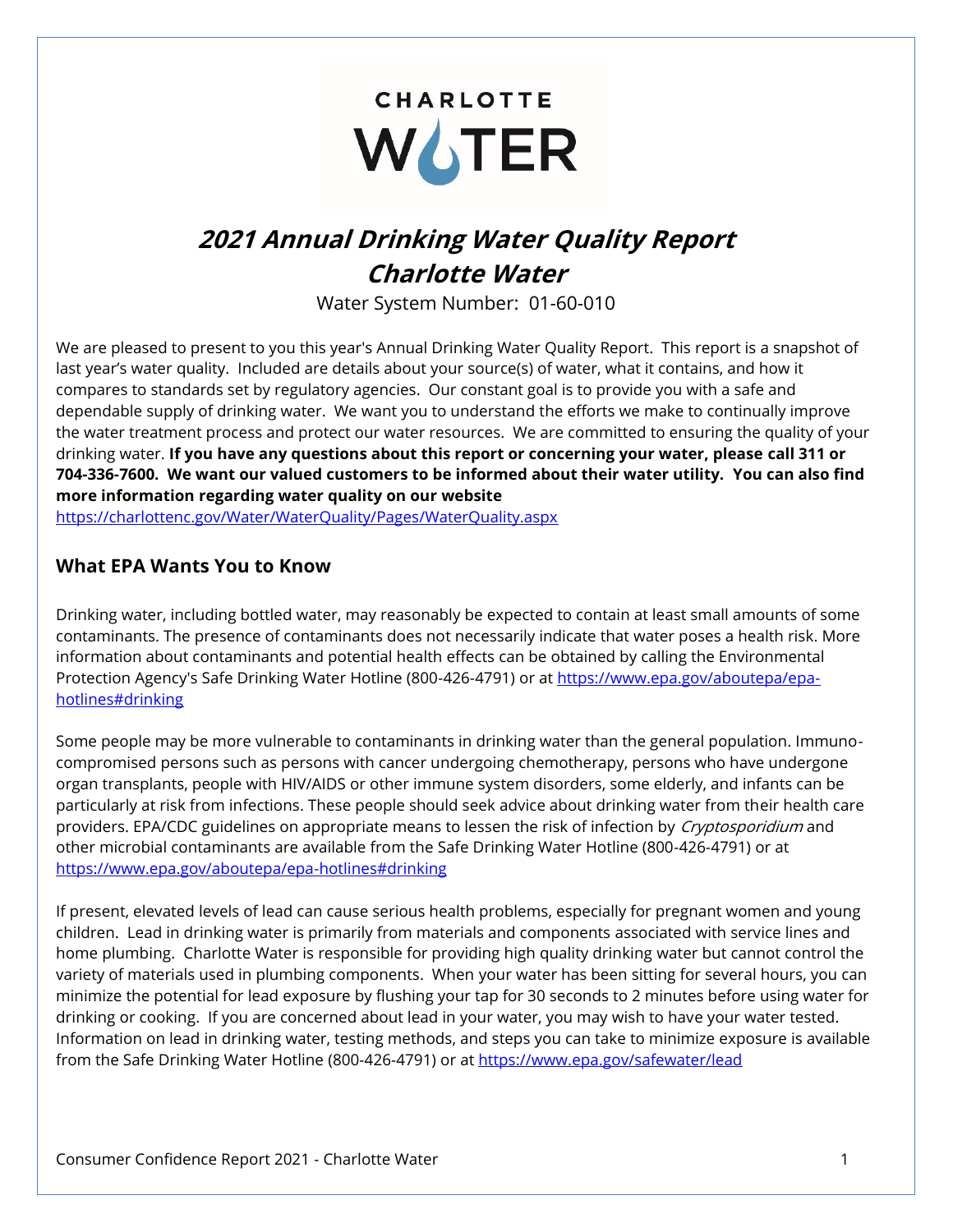The sources of drinking water (both tap water and bottled water) include rivers, lakes, streams, ponds, reservoirs, springs, and wells. As water travels over the surface of the land or through the ground, it dissolves naturallyoccurring minerals and, in some cases, radioactive material, and can pick up substances resulting from the presence of animals or from human activity. Contaminants that may be present in source water include microbial contaminants, such as viruses and bacteria, which may come from sewage treatment plants, septic systems, agricultural livestock operations, and wildlife; inorganic contaminants, such as salts and metals, which can be naturally-occurring or result from urban storm water runoff, industrial or domestic wastewater discharges, oil and gas production, mining, or farming; pesticides and herbicides, which may come from a variety of sources such as agriculture, urban storm water runoff, and residential uses; organic chemical contaminants, including synthetic and volatile organic chemicals, which are by-products of industrial processes and petroleum production, and can also come from gas stations, urban storm water runoff, and septic systems; and radioactive contaminants, which can be naturally-occurring or be the result of oil and gas production and mining activities.

In order to ensure that tap water is safe to drink, EPA prescribes regulations which limit the amount of certain contaminants in water provided by public water systems. FDA regulations establish limits for contaminants in bottled water, which must provide the same protection for public health.

#### **When You Turn on Your Tap, Consider the Source**

Mountain Island Lake and Lake Norman supply our treatment plants with high quality water for your home, business or school. These surface waters are part of the Catawba River Basin, which provides water for more than 1.5 million people in our growing region. Charlotte Water operates three water treatment plants, and they collectively treat an average of 110 million gallons of water a day.

#### **Skybrook North Subdivision Customers**:

In September 2021, Charlotte Water became your water provider when the completion of a new water main enabled the connection of your subdivision to our water system. Prior to this connection, Skybrook North subdivision received water from the City of Concord. The City of Concord obtains water from six different sources. Concord has two water treatment plants, which draw water from three surface water reservoirs. The Coddle Creek Water Treatment Plant draws water from Lake Don T. Howell. The Hillgrove Water Treatment Plant draws water from Lake Concord, Lake Fisher, and Lake Don T. Howell. The City of Concord also purchases water from the City of Kannapolis and the City of Albemarle. You can find Concord's Water Quality Report at [https://concordnc.gov/Departments/Water-Resources/Annual-](https://concordnc.gov/Departments/Water-Resources/Annual-Reporting)[Reporting](https://concordnc.gov/Departments/Water-Resources/Annual-Reporting) or by calling 704-920-5342.

#### **Our Treatment Process**

Long before you step in the shower or turn on the tap, Charlotte Water employees have managed numerous processes to protect our drinking water and those who use it. First, we pump the water from Mountain Island Lake and Lake Norman to one of the three water treatment plants - Franklin, Dukes, or Vest. We add powdered activated carbon for taste and odor control followed by aluminum sulfate (alum) in the rapid mix phase to cause dirt particles to coagulate, which are then removed through settling. The water then flows through filters that trap even smaller particles. We add chlorine to prevent bacterial growth and fluoride to promote dental health. We also add lime to adjust the water's pH, which helps prevent pipe corrosion and the leaching of metals into the water. We then pump the water to homes, businesses, and storage tanks through over 4,482 miles of water pipes. A schematic of our treatment process can be found at <https://charlottenc.gov/Water/Education/Pages/Journey.aspx>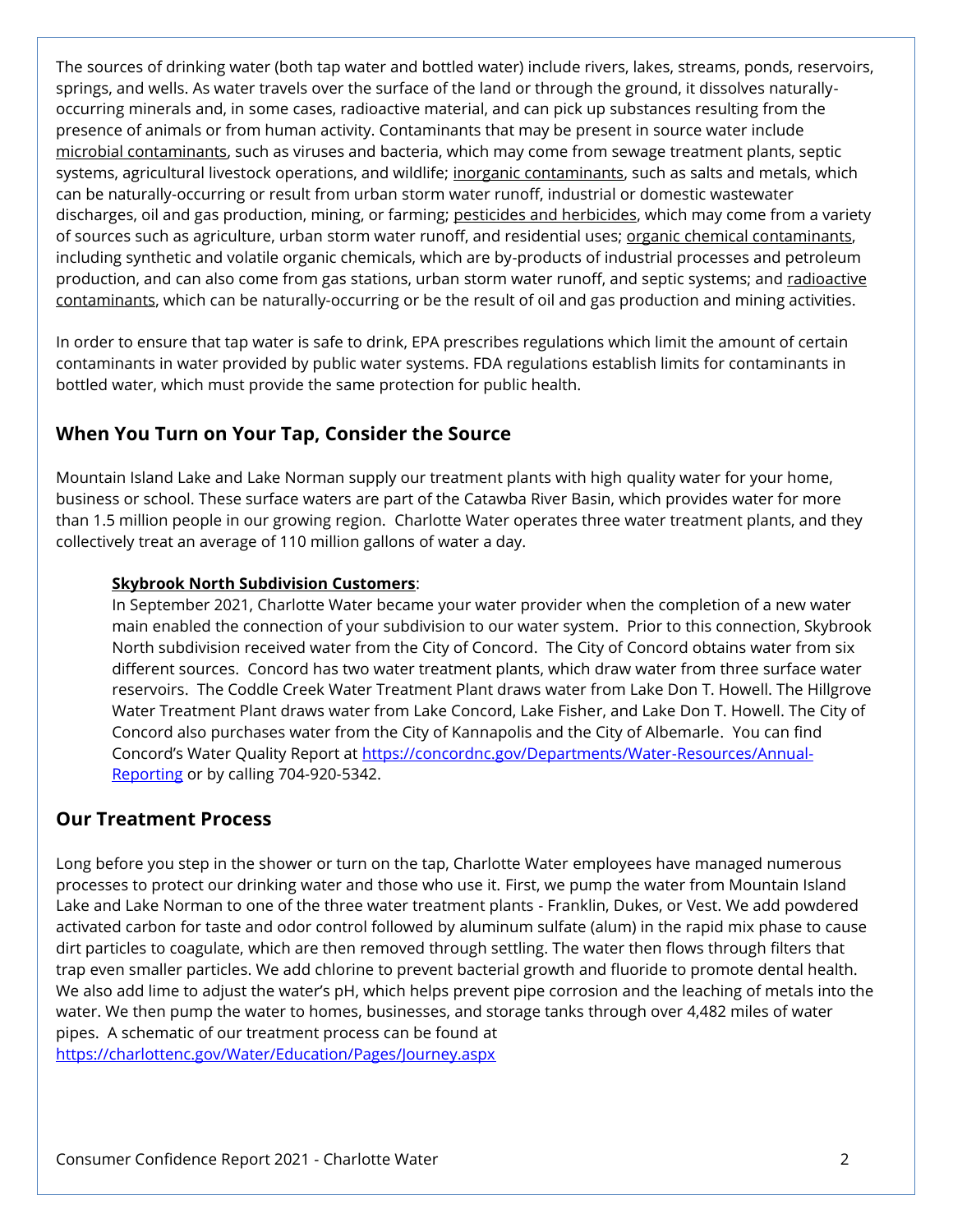### **Source Water Assessment Program (SWAP) Results**

The North Carolina Department of Environmental Quality (DEQ) Public Water Supply (PWS) Section, Source Water Assessment Program (SWAP) conducted assessments for all drinking water sources across North Carolina. The purpose of the assessments was to determine the susceptibility of each drinking water source (well or surface water intake) to Potential Contaminant Sources (PCSs). The results of the assessment are available in SWAP Assessment Reports that include maps, background information and a relative susceptibility rating of Higher, Moderate or Lower.

The relative susceptibility rating of each source for Charlotte Water was determined by combining the contaminant rating (number and location of PCSs within the assessment area) and the inherent vulnerability rating (i.e., characteristics or existing conditions of the well or watershed and its delineated assessment area). The assessment findings are summarized in the following table:

#### **Susceptibility of Sources to Potential Contaminant Sources (PCSs)**

| Source                              | <b>Inherent</b><br><b>Vulnerability</b><br><b>Rating</b> | Contaminant<br><b>Rating</b> | Susceptibility<br><b>Rating</b> | Date           |
|-------------------------------------|----------------------------------------------------------|------------------------------|---------------------------------|----------------|
| Mt. Island<br>Lake/Catawba<br>River | Moderate                                                 | Moderate                     | Moderate                        | September 2020 |
| Lake Norman                         | Higher                                                   | Higher                       | Higher                          | September 2020 |

Report Date: September 9, 2020

The complete SWAP Assessment report for Charlotte Water may be viewed on the Web at

[https://www.ncwater.org/?page=600.](https://www.ncwater.org/?page=600) Note that because SWAP results and reports are periodically updated by the PWS Section, the results available on this web site may differ from the results that were available at the time this Consumer Confidence Report (CCR) was prepared. If you are unable to access your SWAP report on the web, you may mail a written request for a printed copy to: Source Water Assessment Program – Report Request, 1634 Mail Service Center, Raleigh, NC 27699-1634, or email requests to swap@ncdenr.gov. Please indicate your system name, number, and provide your name, mailing address and phone number. If you have any questions about the SWAP report please contact the Source Water Assessment staff by phone at 919-707-9098.

It is important to understand that a susceptibility rating of "higher" does not imply poor water quality, only the system's potential to become contaminated by PCSs in the assessment area.

### **Help Protect Your Source Water**

Protection of drinking water is everyone's responsibility. Charlotte Water is partnering with Charlotte-Mecklenburg Storm Water Services to expand the scope of source water quality sampling in Lake Norman and Mountain Island Lake. Multiple locations from both source waters are now being monitored. You can help protect your community's drinking water source(s) in several ways: If you see or suspect potential water contaminations, water leaks, or sewage spills, please call **311 or 704-336-7600**. We will respond 24 hours-a-day, 365 days-a-year. Dispose of chemicals properly and take used motor oil to the four Mecklenburg County recycling centers. Put only toilet paper in the toilet. All other products should go in the trash including 'flushable' wipes.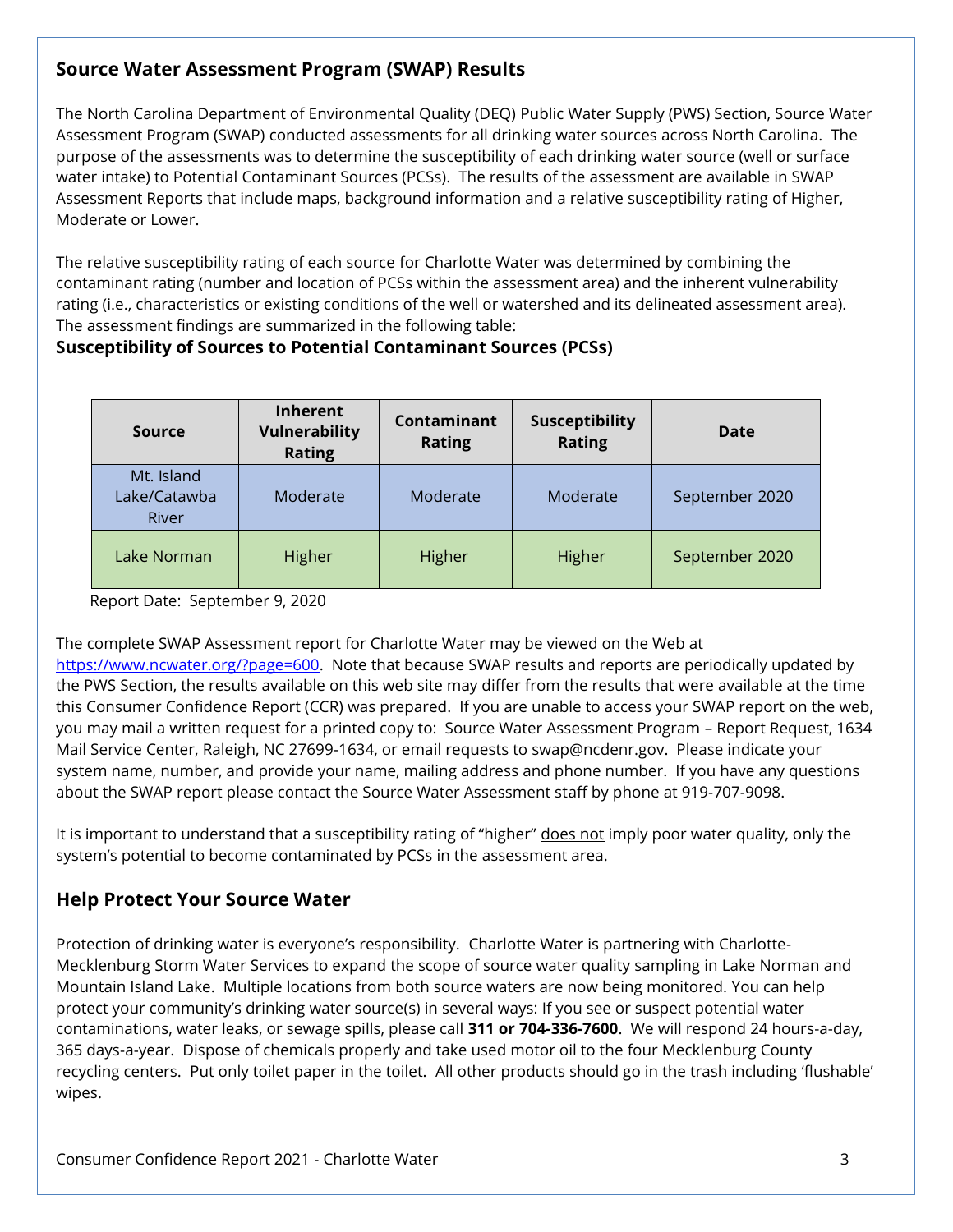### **Violations that Your Water System Received for the Report Year**

During 2021, we received **zero** drinking water violations.

#### **Water Quality Data Tables of Detected Contaminants**

We routinely monitor for over 150 contaminants in your drinking water according to Federal and State laws. The following tables list all the drinking water contaminants that we detected in the last round of sampling for each contaminant group. The presence of contaminants does not necessarily indicate that water poses a health risk. **Unless otherwise noted, the data presented in this table is from testing done January 1 through December 31, (2021).** The EPA and the State allow us to monitor for certain contaminants less than once per year because the concentrations of these contaminants are not expected to vary significantly from year to year. Some of the data, though representative of the water quality, is more than one year old. **Note:** Vest WTP was offline for the entire year of 2021 for rehabilitation.

#### **Important Drinking Water Definitions:**

**Action Level (AL)** - The concentration of a contaminant which, if exceeded, triggers treatment or other requirements which a water system must follow.

**Locational Running Annual Average (LRAA)** – The average of sample analytical results for samples taken at a particular monitoring location during the previous four calendar quarters under the Stage 2 Disinfectants and Disinfection Byproducts Rule.

**Maximum Contaminant Level (MCL)** - The highest level of a contaminant that is allowed in drinking water. MCLs are set as close to the MCLGs as feasible using the best available treatment technology.

**Maximum Contaminant Level Goal (MCLG)** - The level of a contaminant in drinking water below which there is no known or expected risk to health. MCLGs allow for a margin of safety.

**Maximum Residual Disinfection Level (MRDL)** – The highest level of a disinfectant allowed in drinking water. There is convincing evidence that addition of a disinfectant is necessary for control of microbial contaminants.

**Maximum Residual Disinfection Level Goal (MRDLG)** – The level of a drinking water disinfectant below which there is no known or expected risk to health. MRDLGs do not reflect the benefits of the use of disinfectants to control microbial contaminants.

**Nephelometric Turbidity Unit (NTU)** - Nephelometric turbidity unit is a measure of the clarity of water. Turbidity in excess of 5 NTU is just noticeable to the average person.

**Non-Detects (ND)** - Laboratory analysis indicates that the contaminant is not present at the level of detection set for the particular methodology used.

**Not-Applicable (N/A**) – Information not applicable/not required for that particular water system or for that rule.

**Parts per million (ppm) or Milligrams per liter (mg/L)** - One part per million corresponds to one minute in two years or a single penny in \$10,000.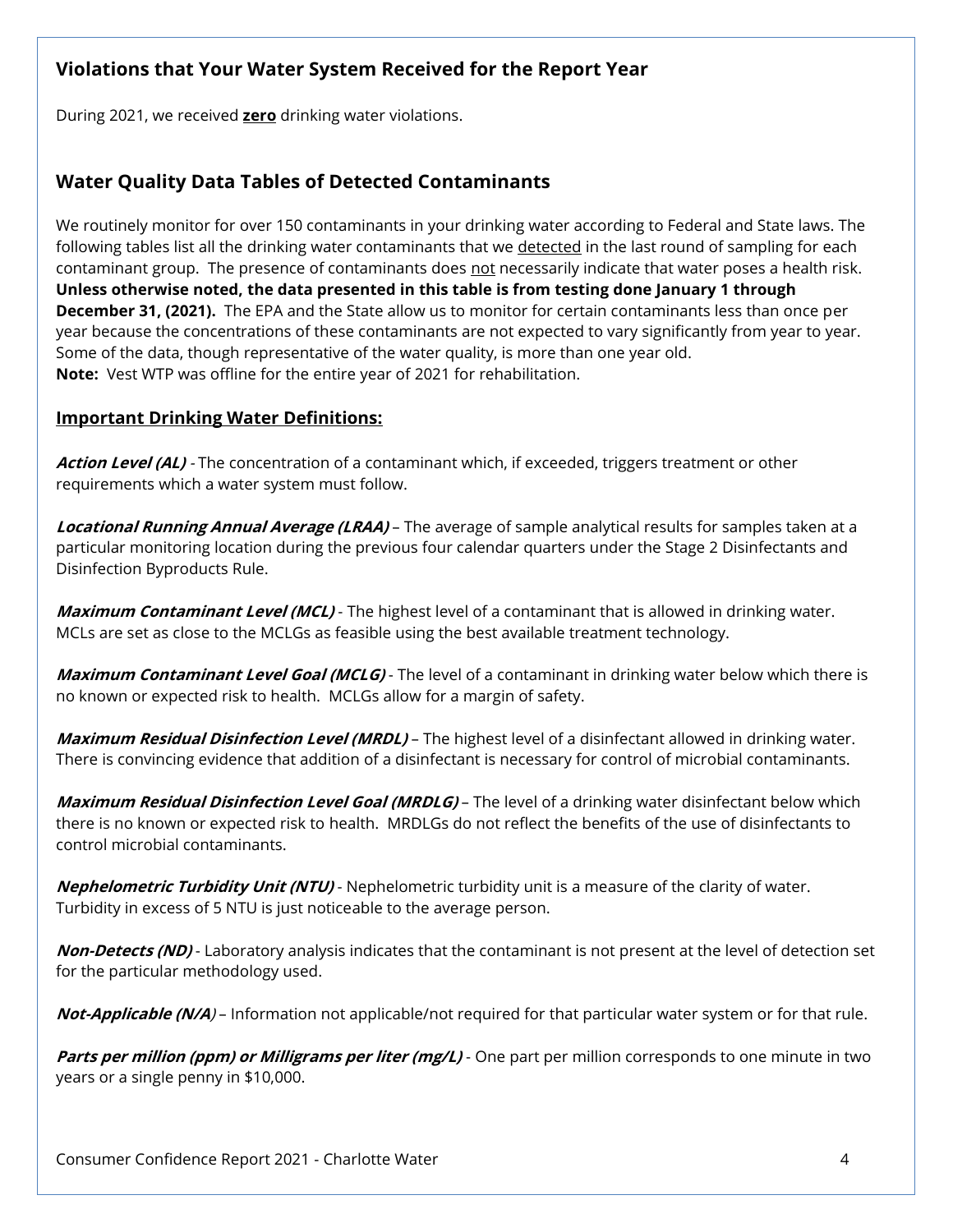**Parts per billion (ppb) or Micrograms per liter (ug/L)** - One part per billion corresponds to one minute in 2,000 years, or a single penny in \$10,000,000.

**Parts per trillion (ppt) or Nanograms per liter (nanograms/L)** - One part per trillion corresponds to one minute in 2,000,000 years, or a single penny in \$10,000,000,000.

**Parts per quadrillion (ppq) or Picograms per liter (picograms/L) - One part per quadrillion corresponds to** one minute in 2,000,000,000 years or one penny in \$10,000,000,000,000.

**Picocuries per liter (pCi/L)** - Picocuries per liter is a measure of the radioactivity in water.

**Running Annual Average (RAA)** – The average of samples taken at all locations throughout the system.

**Total Organic Carbon (TOC)** - has no health effects, however, organics provide a medium for the formation of disinfection byproducts. The TOC compliance criterion applies only to treated water.

**Treatment Technique (TT**) **-** A required process intended to reduce the level of a contaminant in drinking water.

## **Tables of Detected Contaminants**

#### **Microbiological Contaminants in the Distribution System**

| Contaminant (units)                                             | <b>MCL</b><br><b>Violation</b><br>Y/N | <b>Result</b>           | <b>MCLG</b> | <b>MCL</b>                                                                                                                                                                                                                                                                                                                                                                                                    | Likely Source of<br>Contamination       |
|-----------------------------------------------------------------|---------------------------------------|-------------------------|-------------|---------------------------------------------------------------------------------------------------------------------------------------------------------------------------------------------------------------------------------------------------------------------------------------------------------------------------------------------------------------------------------------------------------------|-----------------------------------------|
| <b>Total Coliform</b><br>Bacteria (presence or<br>absence)      | N/A                                   | $< 5\%$<br>per<br>month | N/A         | TT*                                                                                                                                                                                                                                                                                                                                                                                                           | Naturally present in<br>the environment |
| E. coli $**$<br>(presence or<br>absence)<br>Distribution System | <b>No</b>                             | $\Omega$                | $\mathbf 0$ | Routine and repeat samples are<br>total coliform-positive and either<br>is E. coli-positive or system fails to<br>take repeat samples following E.<br>coli-positive routine sample or<br>system fails to analyze total<br>coliform-positive repeat sample<br>for E. coli<br>Note: If either an original routine<br>sample and/or its repeat samples(s)<br>are E. coli positive, a Tier 1 violation<br>exists. | Human and animal<br>fecal waste         |

\* If a system collecting 40 or more samples per month finds greater than 5% of monthly samples are positive in one month, an assessment is required

\*\*E.coli are bacteria whose presence indicates that the water may be contaminated with human or animal wastes. Microbes in these wastes can cause short-term effects, such as diarrhea, cramps, nausea, headaches, or other symptoms. They may pose a special health risk for infants, young children, some of the elderly, and people with severely- compromised immune systems.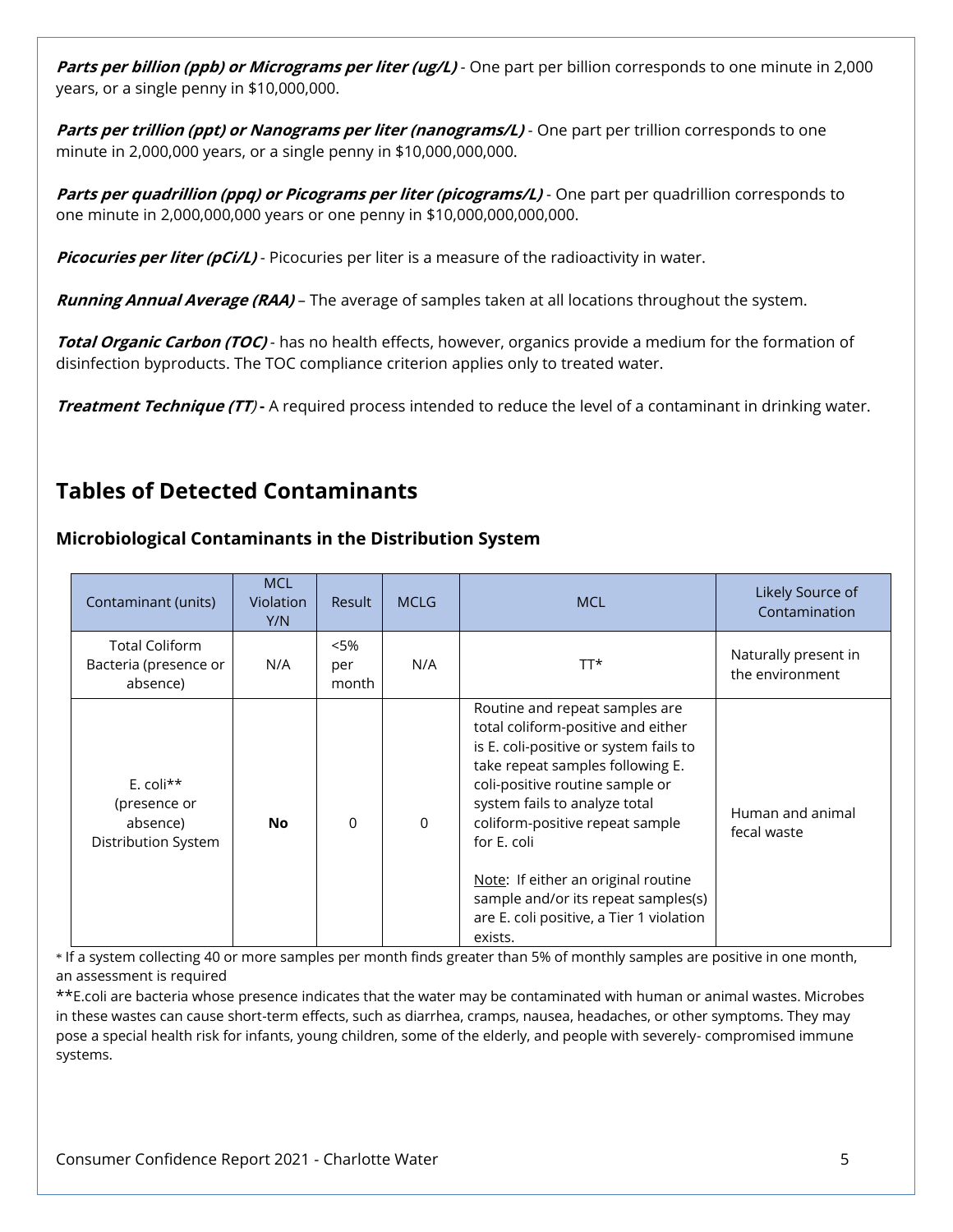### **Turbidity\***

| Nephelometric<br><b>Turbidity Unit</b><br>(NTU)                        | Year<br>Sampled | Treatment<br>Technique<br>(TT)<br>Violation<br>Y/N | Water<br>Treatment<br>Plant (WTP) | Result<br><b>NTU</b> | <b>MCLG</b> | Treatment<br>Technique (TT)<br>Violation if: | Likely Source of<br>Contamination |             |
|------------------------------------------------------------------------|-----------------|----------------------------------------------------|-----------------------------------|----------------------|-------------|----------------------------------------------|-----------------------------------|-------------|
| <b>Highest Single</b>                                                  |                 |                                                    | Franklin                          | 0.264                |             |                                              |                                   |             |
| Turbidity<br>Measurement                                               | 2021            | <b>No</b>                                          | <b>Dukes</b>                      | 0.312                | N/A         | Turbidity $> 1.0$<br><b>NTU</b>              |                                   |             |
|                                                                        |                 |                                                    | Vest                              | <b>Offline</b>       |             |                                              |                                   |             |
| Lowest Monthly                                                         |                 |                                                    |                                   | Franklin             | 100%        |                                              | Less than 95% of                  | Soil runoff |
| Percentage (%) of<br><b>Samples Meeting</b><br><b>Turbidity Limits</b> | 2021            | <b>No</b>                                          | <b>Dukes</b>                      | 100%                 | N/A         | monthly turbidity<br>measurements<br>are     |                                   |             |
|                                                                        |                 |                                                    | <b>Vest</b>                       | <b>Offline</b>       |             | $\leq$ 0.3 NTU                               |                                   |             |

**\*** Turbidity (NTU) is a measure of the cloudiness of the water. We monitor it because it is a good indicator of the effectiveness of our filtration system. The turbidity rule requires that 95% or more of the monthly samples must be less than or equal to 0.3 NTU.

#### **Inorganic Contaminants**

| Contaminant       | Year<br>Sampled | <b>MCL</b><br><b>Violation</b><br>Y/N | Water<br>Treatment<br>Plant (WTP) | Result<br>(highest) | Range<br>Low - High | <b>MCLG</b> | Likely source of<br>contamination                       |
|-------------------|-----------------|---------------------------------------|-----------------------------------|---------------------|---------------------|-------------|---------------------------------------------------------|
|                   |                 |                                       | <b>Franklin</b>                   | 0.95                | $< 0.10 - 0.95$     |             | Erosion of natural deposits;<br>water additive which    |
| Fluoride<br>(ppm) | 2021            | No.                                   | <b>Dukes</b>                      | 0.78                | $0.07 - 0.78$       | 4           | promotes strong teeth;<br>discharge from fertilizer and |
|                   |                 |                                       | Vest*                             | <b>Offline</b>      | <b>Offline</b>      |             | aluminum factories                                      |

\*Fluoride system upgrades account for low readings at Franklin and Dukes WTPs.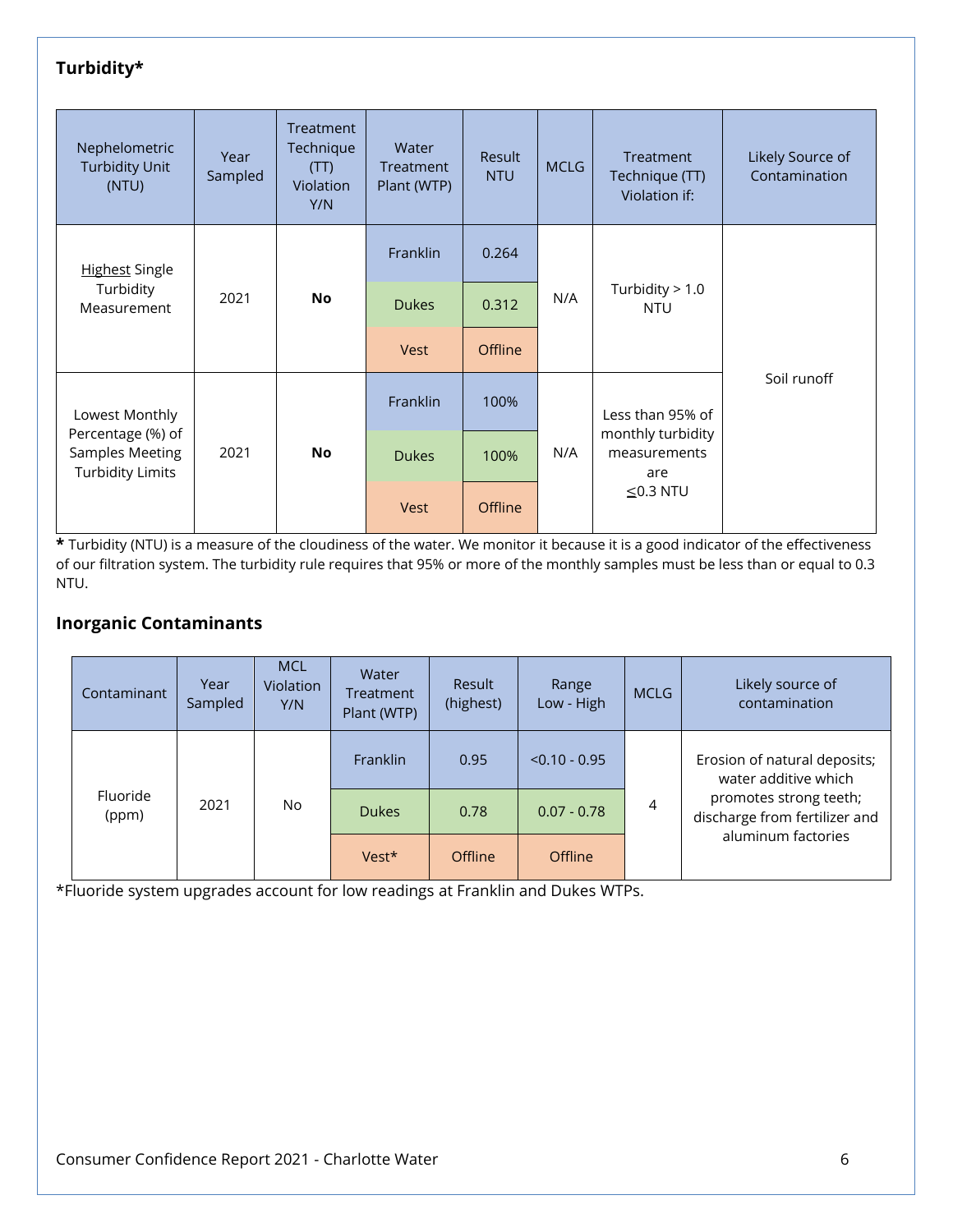#### **Lead and Copper Contaminants**

| Contaminant (units)                           | Year<br>Sampled | Result                                                | Number of<br>sites found<br>above the<br><b>AL</b> | <b>MCLG</b> | <b>AL</b> | Likely Source of Contamination                                          |
|-----------------------------------------------|-----------------|-------------------------------------------------------|----------------------------------------------------|-------------|-----------|-------------------------------------------------------------------------|
| Copper (ppm)<br>(90 <sup>th</sup> percentile) | 2019            | None<br>detected<br>at 90 <sup>th</sup><br>percentile | $\overline{0}$                                     | 1.3         | $AL=1.3$  | Corrosion of household plumbing<br>systems; erosion of natural deposits |
| Lead (ppb)<br>(90 <sup>th</sup> percentile)   | 2019            | None<br>detected<br>at 90 <sup>th</sup><br>percentile |                                                    | 0           | $AL=15$   | Corrosion of household plumbing<br>systems; erosion of natural deposits |

Compliance sampling schedule is once/3yrs.

## **Total Organic Carbon (TOC)**

| Contaminant<br>(units)          | Year<br>Sampled | TT<br><b>Violation</b><br>Y/N | Water<br>Treatment<br>Plant (WTP) | Result<br>(RAA<br>Removal<br>Ratio) | Range<br>Monthly<br>Removal<br>Ratio<br>Low - High | <b>MCLG</b>               | TΤ        | <b>Likely Source</b><br>of<br>Contamination   | Compliance<br>Method<br>(Step 1 or<br>ACC# |
|---------------------------------|-----------------|-------------------------------|-----------------------------------|-------------------------------------|----------------------------------------------------|---------------------------|-----------|-----------------------------------------------|--------------------------------------------|
| Total Organic<br>Carbon         |                 |                               | Franklin                          | 1.03                                | $0.38 - 1.33$                                      | Compliance<br>Method      |           | Naturally<br>present in<br>the<br>environment |                                            |
| (removal<br>ratio)<br>$(TOC)$ - | 2021            | No                            | <b>Dukes</b>                      | 1.06                                | $0.71 - 1.27$                                      | ACC#2<br>Treated<br>Water | <b>TT</b> |                                               | ACC#2                                      |
| TREATED<br>(ppm)                |                 |                               | <b>Vest</b>                       | Offline                             | <b>Offline</b>                                     | $<$ 2.00 ppm              |           |                                               |                                            |

#### **Disinfectant Residuals Summary**

| Contaminant<br>(units) | Year<br>Sampled | <b>MRDL</b><br><b>Violation</b><br>Y/N | Water<br><b>Treatment</b><br>Plant<br>(WTP) | <b>Highest</b><br><b>Running</b><br>Annual<br>Average<br>(RAA) | Range<br>$Low -$<br><b>High</b> | <b>MRDLG</b>   | <b>MRDL</b> | Likely Source of<br>Contamination          |
|------------------------|-----------------|----------------------------------------|---------------------------------------------|----------------------------------------------------------------|---------------------------------|----------------|-------------|--------------------------------------------|
|                        |                 | No                                     | Franklin                                    | 1.33                                                           | $0.84 - 1.79$                   | $\overline{4}$ | 4.0         | Water additive used<br>to control microbes |
| Chlorine               |                 |                                        | <b>Dukes</b>                                | 1.34                                                           | $0.95 - 1.57$                   |                |             |                                            |
| (ppm)                  | 2021            |                                        | Vest                                        | <b>Offline</b>                                                 | Offline                         |                |             |                                            |
|                        |                 |                                        | <b>Distribution</b><br>System               | 1.07                                                           | $0.43 - 1.61$                   |                |             |                                            |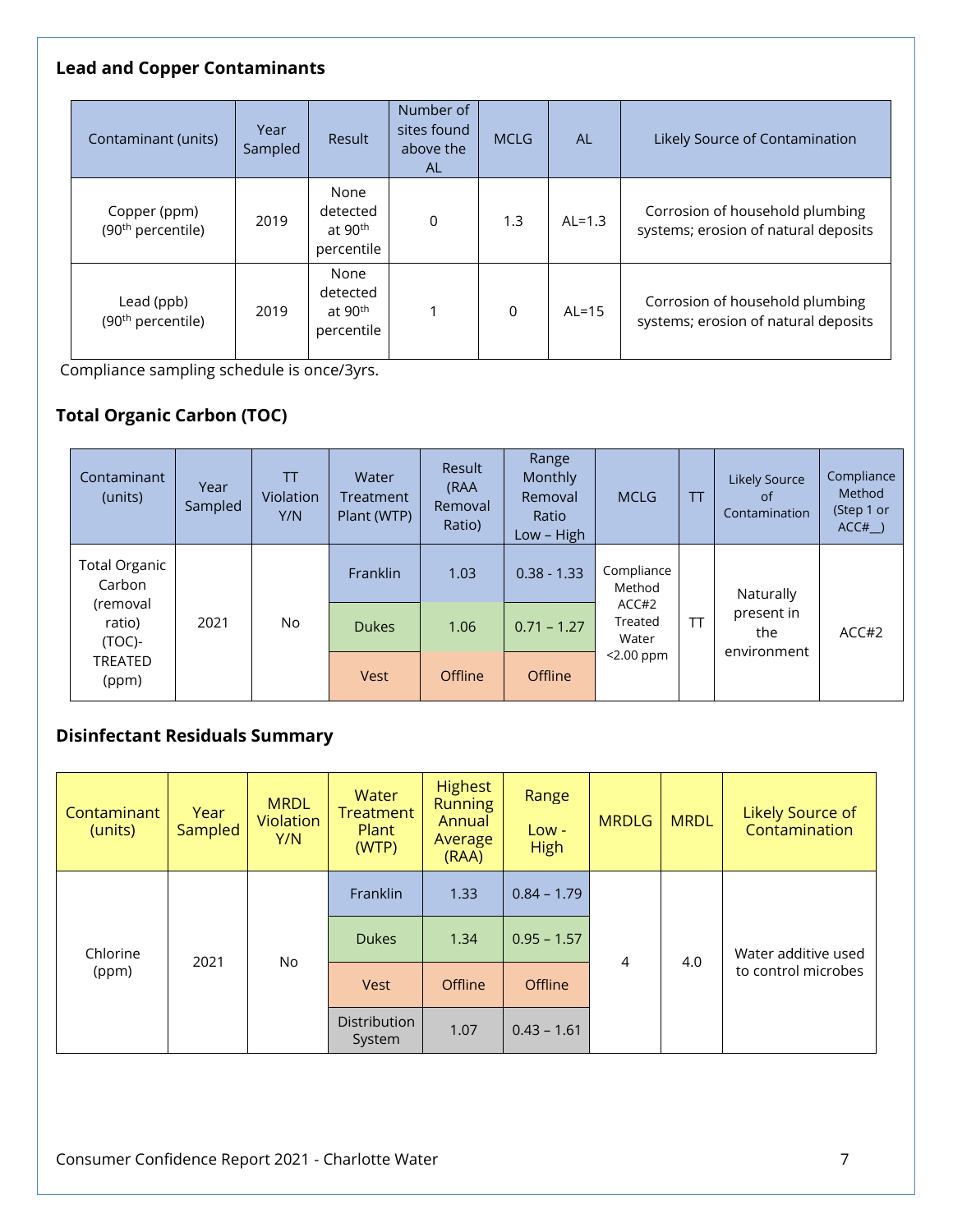#### **Stage 2 Disinfection Byproduct Compliance -** Based upon Locational Running Annual Average (highest LRAA)

| <b>Disinfection</b><br><b>Byproduct</b> | Year<br>Sampled | <b>MCL</b><br>Violation<br>Y/N | Result<br>(highest LRAA) | Range<br>Low<br>High | <b>MCLG</b> | <b>MCL</b> | <b>Likely Source of</b><br>Contamination |
|-----------------------------------------|-----------------|--------------------------------|--------------------------|----------------------|-------------|------------|------------------------------------------|
| TTHM (ppb)                              |                 | N                              | 51.4                     | $18.1 - 66.3$        |             |            |                                          |
| Location: B01                           |                 | N                              | 35.8                     | $29.2 - 41.6$        |             |            |                                          |
| Location: B02                           |                 | N                              | 36.7                     | $25.8 - 45.9$        |             |            |                                          |
| Location: B03                           |                 | N                              | 35.6                     | $29.1 - 44.5$        |             |            |                                          |
| Location: B04                           |                 | N                              | 44.4                     | $30.2 - 61.3$        |             |            |                                          |
| Location: B05                           |                 | N                              | 44.2                     | $32.8 - 58.1$        |             |            |                                          |
| Location: B06                           |                 | N                              | 51.4                     | $39.7 - 66.3$        |             |            |                                          |
| Location: B07                           |                 | N                              | 32.6                     | $26.6 - 44.1$        |             |            |                                          |
| Location: B08                           | 2021            | N                              | 35.5                     | $28.2 - 45.4$        | N/A         | 80         | <b>Byproduct of drinking</b>             |
| Location: B09                           |                 | N                              | 36.9                     | $27.8 - 45.7$        |             |            | water disinfection                       |
| Location: B10                           |                 | N                              | 35.4                     | $26.2 - 52.4$        |             |            |                                          |
| Location: B11                           |                 | $\mathsf{N}$                   | 22.5                     | $18.1 - 27.3$        |             |            |                                          |
| Location: B12                           |                 | N                              | 51.0                     | $37.4 - 65.6$        |             |            |                                          |
| Location: B13                           |                 | N                              | 49.2                     | $36.5 - 63.4$        |             |            |                                          |
| Location: B14                           |                 | N                              | 29.9                     | $22.8 - 37.7$        |             |            |                                          |
| Location: B15                           |                 | N                              | 37.5                     | $30.4 - 45.8$        |             |            |                                          |
| Location: B16                           |                 | N                              | 44.1                     | $32.8 - 55.7$        |             |            |                                          |
| HAA5 (ppb)                              |                 | N                              | 17.0                     | $9.3 - 21.3$         |             |            |                                          |
| Location: B01                           |                 | N                              | 14.8                     | $10.1 - 18.0$        |             |            |                                          |
| Location: B02                           |                 | $\mathsf{N}$                   | 14.0                     | $9.4 - 17.0$         |             |            |                                          |
| Location: B03                           |                 | N                              | 14.5                     | $10.2 - 17.9$        |             |            |                                          |
| Location: B04                           |                 | N                              | 15.4                     | $12.6 - 16.9$        |             |            |                                          |
| Location: B05                           |                 | N                              | 14.6                     | $11.3 - 16.9$        |             |            |                                          |
| Location: B06                           |                 | ${\sf N}$                      | 16.3                     | $13.5 - 19.8$        |             |            |                                          |
| Location: B07                           |                 | N                              | 13.5                     | $10.8 - 15.8$        |             |            |                                          |
| Location: B08                           | 2021            | $\mathsf{N}$                   | 14.2                     | $9.4 - 19.2$         | N/A         | 60         | <b>Byproduct of drinking</b>             |
| Location: B09                           |                 | $\mathsf{N}$                   | 14.1                     | $10.3 - 17.9$        |             |            | water disinfection                       |
| Location: B10                           |                 | N                              | 13.9                     | $10.6 - 16.7$        |             |            |                                          |
| Location: B11                           |                 | N                              | 11.4                     | $9.4 - 14.8$         |             |            |                                          |
| Location: B12                           |                 | N                              | 17.0                     | $12.0 - 21.3$        |             |            |                                          |
| Location: B13                           |                 | N                              | 16.5                     | $11.7 - 20.2$        |             |            |                                          |
| Location: B14                           |                 | N                              | 12.9                     | $9.3 - 16.5$         |             |            |                                          |
| Location: B15                           |                 | N                              | 14.6                     | $10.0 - 17.7$        |             |            |                                          |
| Location: B16                           |                 | N                              | 15.2                     | $10.5 - 19.2$        |             |            |                                          |

For TTHM: Some people who drink water containing Total Trihalomethanes above the MCL over many years may experience problems with their liver, kidneys, or central nervous systems, and may have an increased risk of getting cancer. For HAA5: Some people who drink water containing Haloacetic Acids above the MCL over many years may have an increased risk of getting cancer.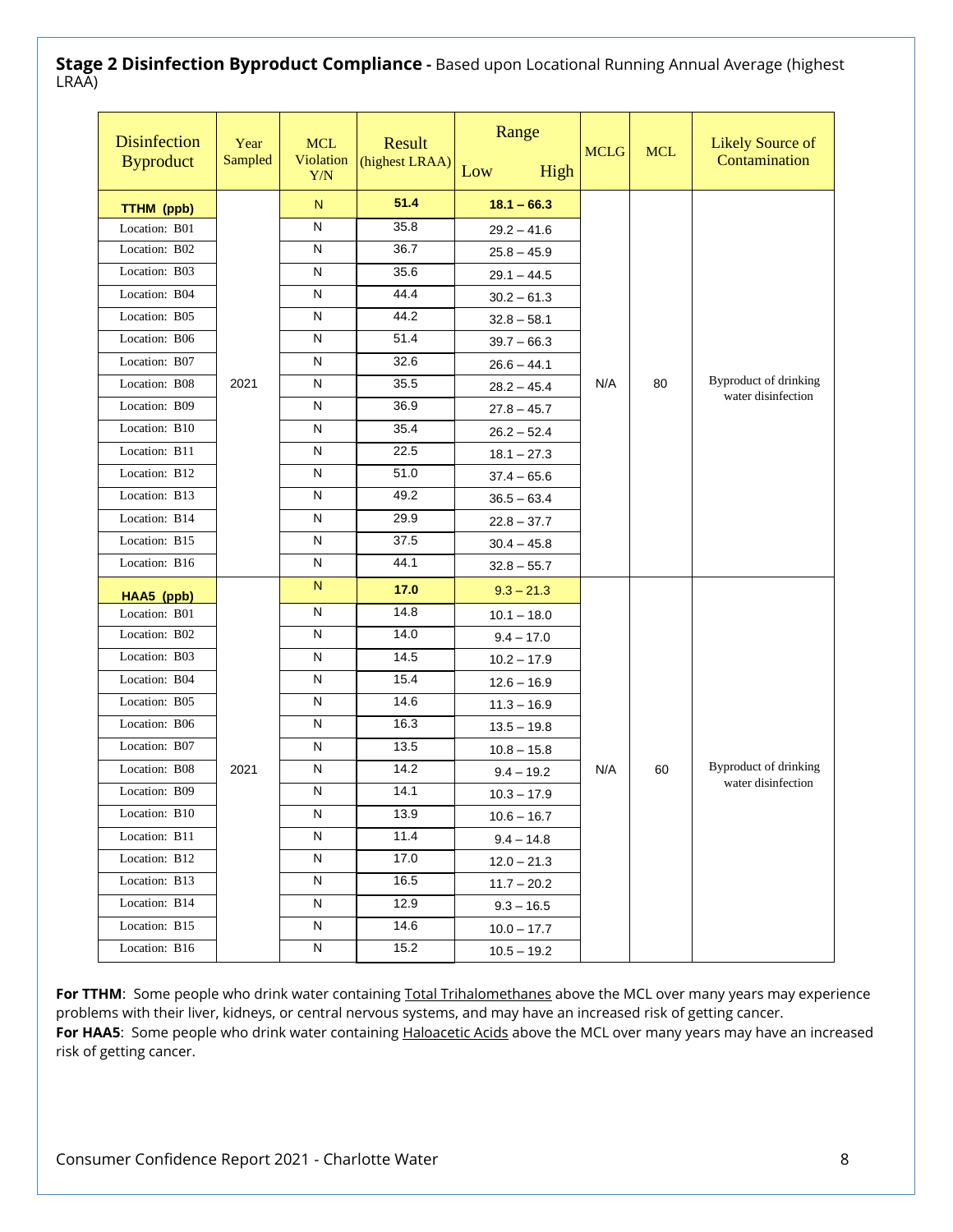#### **Other Miscellaneous Water Characteristics Contaminants\* – At Entry Point to Distribution System**

| Contaminant (units)                          | Year Sampled | Result<br>(average) | Range<br>High<br>Low | <b>Secondary MCL</b> |
|----------------------------------------------|--------------|---------------------|----------------------|----------------------|
| Alkalinity (ppm)                             | 2021         | 17                  | $15 - 20$            | N/A                  |
| Aluminum (ppb)                               | 2021         | 34                  | $26 - 56$            | 50-200 ppb           |
| Calcium Hardness as<br>CaCO3 (ppm)           | 2021         | 20                  | $17 - 23$            | N/A                  |
| Chloride (ppm)                               | 2021         | 5.8                 | $5.2 - 6.2$          | 250 ppm              |
| Conductivity (umhos/cm)                      | 2021         | 85                  | $77 - 89$            | N/A                  |
| Hardness, Total as CaCO3<br>(ppm)            | 2021         | 27                  | $24 - 31$            | N/A                  |
| Iron, Total (ppb)                            | 2021         | 22                  | $7 - 49$             | 300                  |
| Magnesium (ppm)                              | 2021         | 1.7                 | $1.5 - 2.0$          | N/A                  |
| Manganese (ppb)                              | 2021         | $\mathsf{3}$        | $0 - 4$              | 50                   |
| pH                                           | 2021         | 8.60                | $7.25 - 9.67$        | $6.5 - 8.5**$        |
| Silica (ppm)                                 | 2021         | 9.8                 | $8.9 - 10.8$         | N/A                  |
| Sodium (ppm)                                 | 2021         | 3.3                 | $2.7 - 3.7$          | N/A                  |
| Sulfate (ppm)                                | 2021         | 8.1                 | $7.7 - 9.7$          | 250 ppm              |
| <b>Total Dissolved Solids (TDS)</b><br>(ppm) | 2021         | 57                  | $42 - 64$            | 500 ppm              |

\* The PWS Section requires monitoring for other misc. contaminants, some for which the EPA has set national secondary drinking water standards (SMCLs) because they may cause cosmetic effects or aesthetic effects (such as taste, odor, and/or color) in drinking water. The contaminants with SMCLs normally do not have any health effects and normally do not affect the safety of your water.

\*\* The PWS Section has established a pH range of 7.0 – 9.2 for Charlotte Water in order to ensure optimal corrosion control treatment.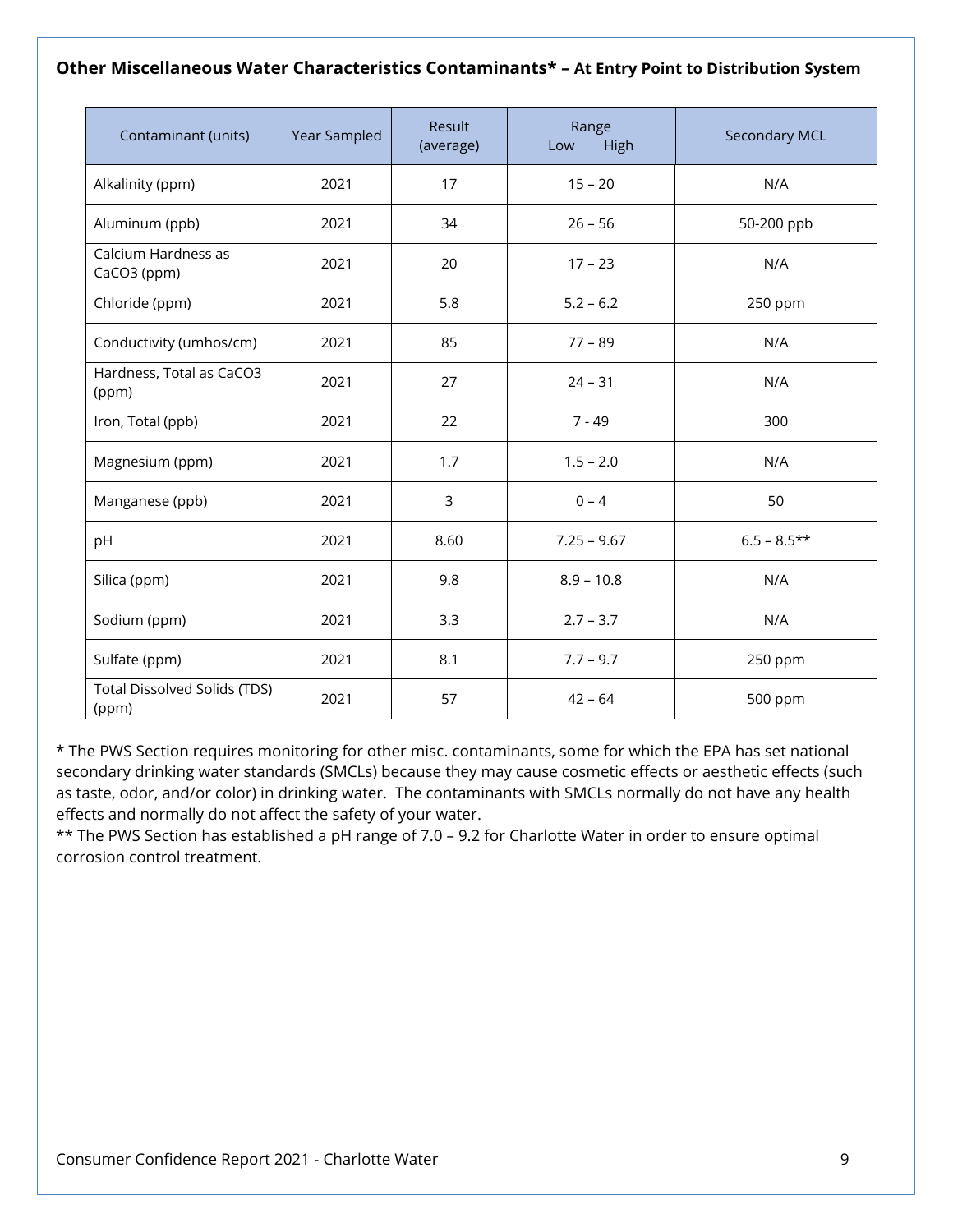#### **Cryptosporidium**

Charlotte Water monitors quarterly for Cryptosporidium and Giardia. There were **zero detects** for 2021.

Cryptosporidium is a microbial pathogen found in surface water throughout the U.S. Although filtration removes Cryptosporidium, the most commonly-used filtration methods cannot guarantee 100 percent removal. Our monitoring indicates the presence of these organisms in our source water and/or finished water. Current test methods do not allow us to determine if the organisms are dead or if they are capable of causing disease. Ingestion of *Cryptosporidium* may cause cryptosporidiosis, an abdominal infection. Symptoms of infection include nausea, diarrhea, and abdominal cramps. Most healthy individuals can overcome the disease within a few weeks. However, immuno-compromised people, infants and small children, and the elderly are at greater risk of developing life-threatening illness. We encourage immuno-compromised individuals to consult their doctor regarding appropriate precautions to take to avoid infection. Cryptosporidium must be ingested to cause disease, and it may be spread through means other than drinking water.

#### **Unregulated Contaminants Monitoring Rule (UCMR) 4\* – Required by EPA**

| Contaminant (units)            | Year<br>Sampled | Sample<br>Location                           | <b>Result</b><br>(Highest) | Range<br>High<br>Low |
|--------------------------------|-----------------|----------------------------------------------|----------------------------|----------------------|
| Bromide (ppb)                  | 2018            | Raw Water                                    | 40.8                       | $23.2 - 40.8$        |
| Total Organic Carbon (ppm)     | 2018            | Raw Water                                    | $1.62 - 1.87$<br>1.87      |                      |
| Manganese (ppb)                | 2018            | Entry Point to<br><b>Distribution System</b> | 121.0                      | $0.59 - 121.0$       |
| Bromochloroacetic Acid (ppb)   | 2018            | Distribution System                          | 4.93                       | $2.53 - 4.93$        |
| Bromodichloroacetic Acid (ppb) | 2018            | Distribution System                          | 3.31                       | $1.42 - 3.31$        |
| Chlorodibromoacetic Acid (ppb) | 2018            | Distribution System                          | 1.34                       | $0.35 - 1.34$        |

\* Unregulated contaminants are those for which EPA has not established drinking water standards. The purpose of unregulated contaminant monitoring rule is to assist EPA in determining the occurrence of unregulated contaminants in drinking water and whether future regulations are warranted.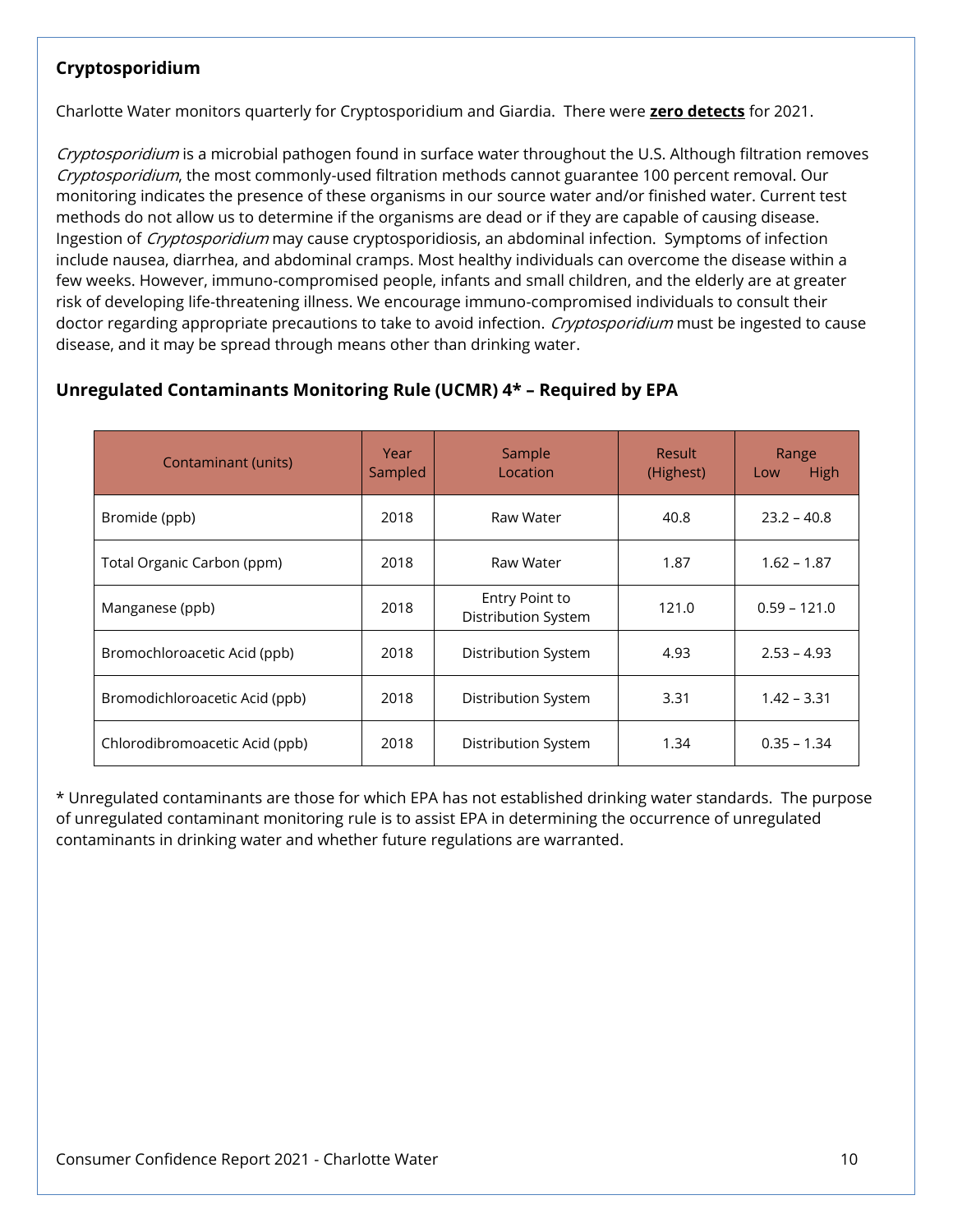#### **Additional Monitoring of Other Contaminants**

In addition to participating in the [EPA's Unregulated Contaminant Monitoring Rule](https://www.epa.gov/dwucmr), Charlotte Water has been working with an outside certified laboratory to analyze drinking water samples for over 740 unregulated contaminants.

**The following tables reflect results only when a contaminant is detected.** A full list of all the non-detected contaminants can be found on our website at

<https://charlottenc.gov/Water/WaterQuality/Pages/NonDetects.aspx>

#### **Table 1 – Regulated Contaminants:**

The following contaminants are currently regulated by the EPA and therefore, have MCLs. However, current EPA approved analytical methods for the contaminants listed below, do not have detection levels as low as those offered by our outside lab. Therefore, these traces of contaminants are considered non-detected by EPA.

| <b>Contaminant (units)</b> | <b>Result</b><br>(Highest) | <b>MCL</b> | <b>EPA Health Advisory</b><br>(DWEL) |
|----------------------------|----------------------------|------------|--------------------------------------|
| Atrazine (ppt)             | 8                          | 3,000      | 700,000                              |
| Manganese (ppb)            |                            | $50*$      | 1.600                                |
| Simazine (ppt)             | 10                         | 4,000      | 700,000                              |

#### **Definitions from EPA 2018 Edition of the Drinking Water Standards and Health Advisories Tables:**

MCL: Maximum Contaminant Level

Health Advisory (HA): An estimate of acceptable drinking water levels for a chemical substance based on health effects information; an HA is not a legally enforceable Federal standard, but serves as technical guidance to assist Federal, State, and local officials. DWEL: Drinking Water Equivalent Level. A DWEL is a drinking water lifetime exposure level, assuming 100% exposure from that medium, at which adverse, noncarcinogenic health effects would not be expected to occur.

**\*** Secondary DW Regulation: Non-enforceable guidelines. Contaminants may cause aesthetic effects in DW.